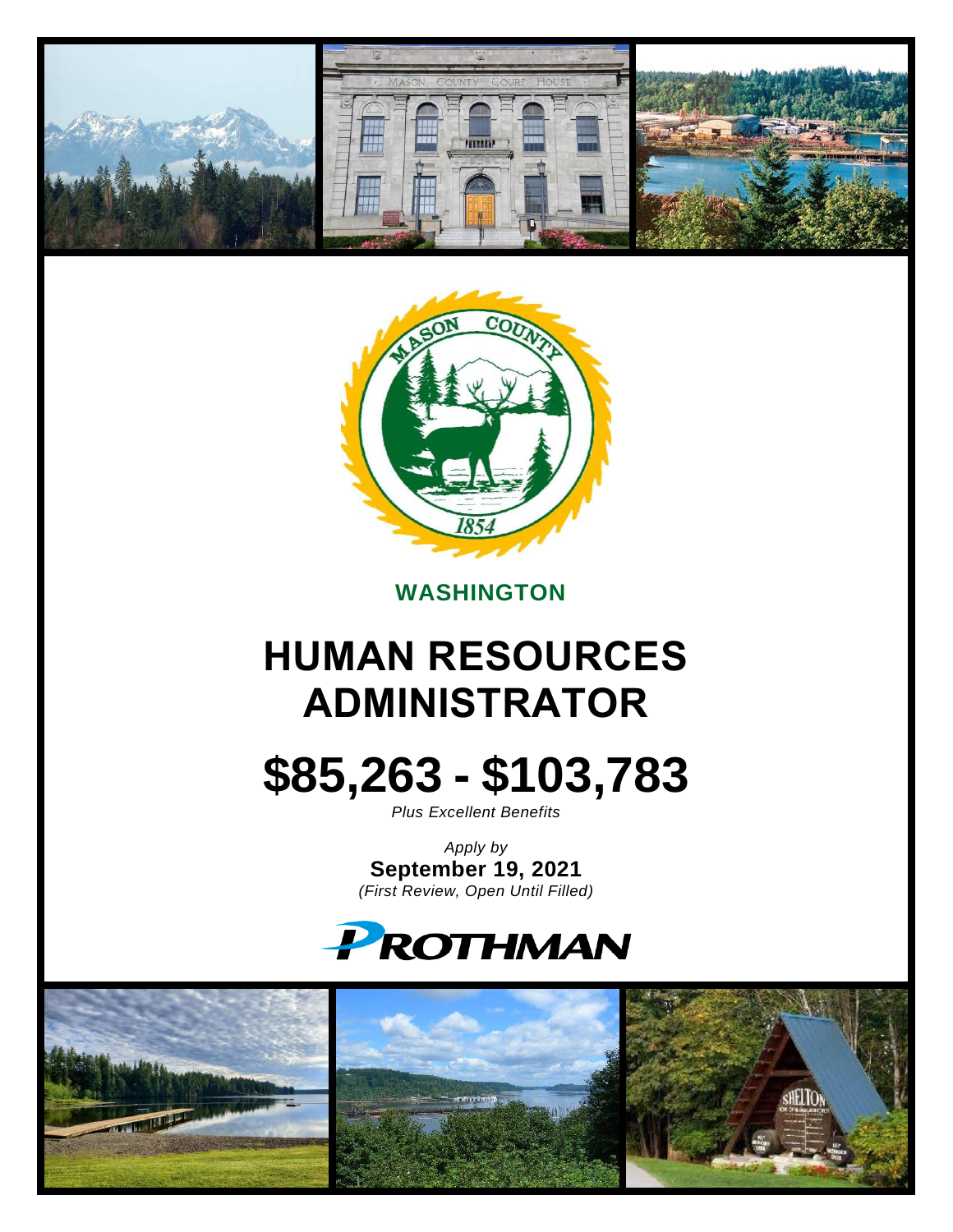#### **M A S O N C O U N T Y , W A S H I N G T O N ♦ H U M A N R E S O U R C E S A D M I N I S T R A T O R**

#### **WHY APPLY?**



The Mason County Commissioners have recently voted to have a County Administrator work with them to lead the County's government and guide the

County into the future. This is a rare and exciting opportunity for a talented human resource professional to utilize one's experience and leadership to work alongside a new County Administrator and provide high quality and effective services to Mason County and its citizens.

#### **THE REGION**

Located between the Puget Sound and the Olympic Mountains, Mason County has approximately 67,000 residents and covers 1,051 square miles. The City of Shelton is the only incorporated city within Mason County, with the surrounding communities of Allyn, Grapeview, Belfair, Hoodsport, Kamilche, Skokomish, and Union offering residents breathtaking views, world-class activities including scuba and skydiving, a thriving culinary scene from locally sourced and wild-caught food, and an active social calendar packed with live music and multiple community events.

Shelton is the county seat and occupies an area of 6.1 square miles. With over 10,000 residents, the city is the population center and service provider for the region. Logging and lumber milling have long been the economic foundation for Shelton, but the economy has expanded in other areas as well.





Shelton is in close proximity to Hood Canal, the only true saltwater fjord in the lower United States. Its clear deep waters provide world-class clamming, shrimp and salmon fishing, scuba diving, and miles of pristine shoreline for boaters, kayakers, and beachcombers to enjoy year-round. Immediately west of Shelton is Olympic National Park and Olympic National Forest. Here you will find mountain trails, thrilling vistas, temperate rainforests, waterfalls and more. Lake Cushman, the Mt. Ellinor Trail and the Staircase entrance to Olympic National Park are just three of the top attractions.

The school district is composed of seven schools: three elementary, one middle school for sixth and seventh grades, one junior high for eighth and ninth grades, one high school, and one CHOICE alternative school. Olympic College, a two-year community/technical college, has a campus in the northeast part of town.

#### **THE COUNTY**

Mason County is governed by a three-member Board of County Commissioners serving four-year staggered terms. The County employs 381 FTEs and has a 2021 budget of \$125,853,487 including a general fund of \$53,464,511. County departments include: Board of Equalization, Civil Service, Community Services (Building, Fire Marshal, Planning, Public Health), Emergency Management, Facilities and Grounds, GIS/Mapping, Hearing Examiner, Human Resources, Information Technology, LEOFF Board, Parks and Trails, Juvenile Probation, Public Defense, Public Works/Roads, Utilities/Waste Management, and WSU Extension. Elected County positions include the Assessor, Auditor, Clerk of the Court, the Commissioners, Coroner, District Court, Prosecutor, Sheriff, Superior Court, and Treasurer.

 $P$ ROTHMAN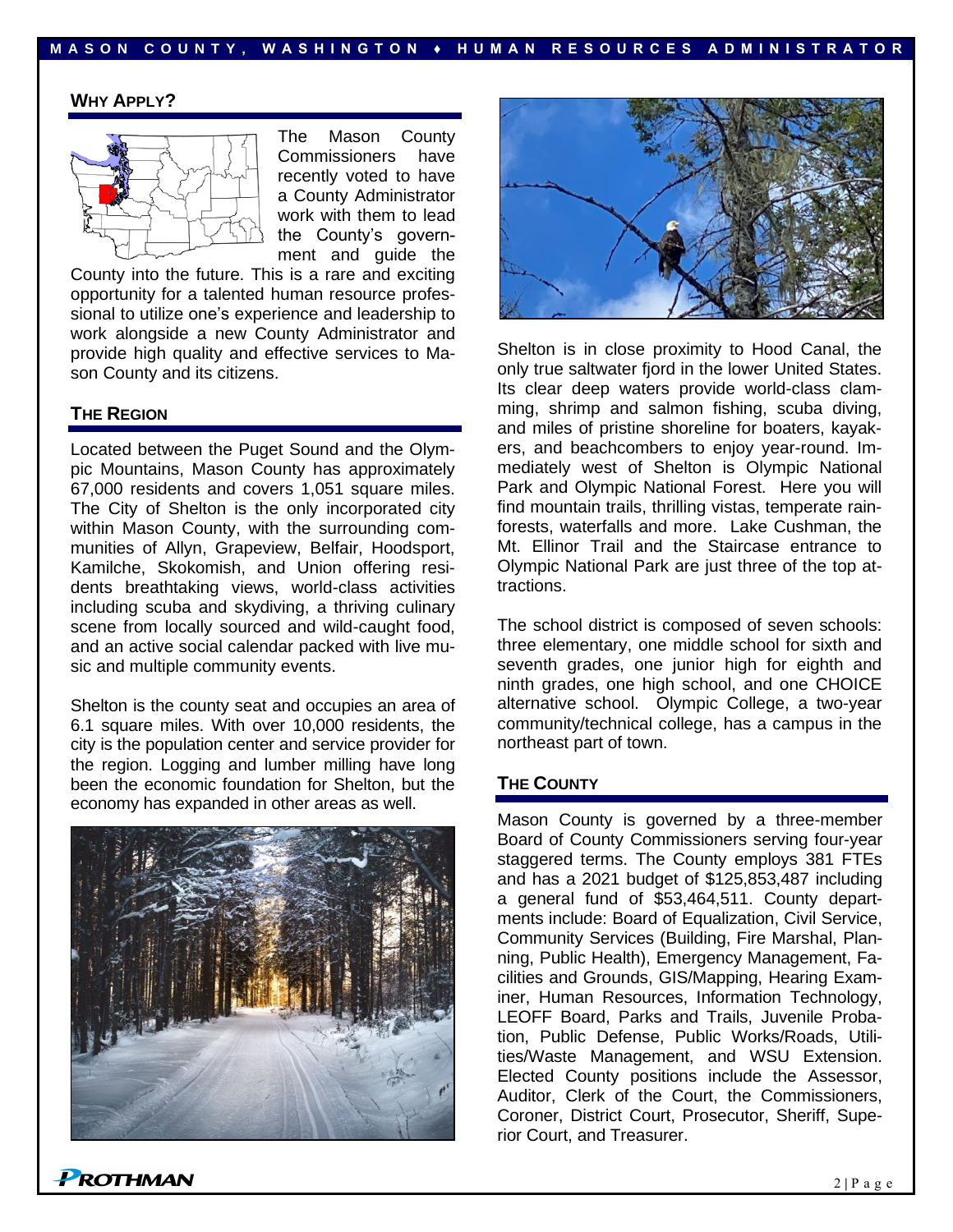#### **THE POSITION**

Under the direction of the County Administrator, the Human Resources Administrator supervises two personnel, including a Risk Safety Compliance Manager and a Personnel Analyst. The Human Resources Administrator provides planning, leadership, and direction to the Human Resources Department, and develops short- and long-range plans, goals, and objectives. This position provides assistance and guidance to the County Administrator, Elected Officials, Department Heads, supervisors, and employees on a wide variety of human resources, training, risk and safety issues in concert with the County's mission, vision, business goals and operational objectives.

The Human Resources Administrator ensures human resources activities are aligned with industry best practices in the areas of recruitment, classification, benefits, disciplinary actions, labormanagement relations, performance management, personnel policy, leave administration, training, risk management and safety, working cooperatively with the County Administrator.



Other responsibilities including reviewing the development and management of staff to ensure proper evaluation, control, and documentation of liability and insurance claims, and supervising staff that maintains claims and incident reports. The position will assess liability to the county and minimize exposure to accidents and injuries, and manage county compliance with all state and federal regulations associated with worker health and safety issues. For a full job description, please view the attachment found [here.](https://prothman.com/JobFiles/2894/Human%20Resource%20Administrator%20Final.pdf)

#### **IDEAL CANDIDATE**

#### **Education and Experience:**

It is preferred that candidates will have a bachelor's degree in human resources, public administration, or a related field, a minimum of five (5) years of progressively responsible experience in public sector human resources service delivery, including two (2) years as supervisor or manager of a human resources program or department, and a minimum of three (3) years' experience as the lead negotiator in public sector labor negotiations. PHR/SPHR Certification may substitute for college level human resources education. Knowledge of media and communication techniques is also highly sought. Certification requirements for Risk Management as required by the WA Counties Risk Pool must be obtained within two years of employment

#### **Necessary Knowledge, Skills & Abilities:**

• Knowledge of the practices, principles and procedures of personnel management, labor relations, labor contract negotiations, risk management, employee safety and workers compensation.

• Knowledge of Federal, State and Local laws, rules, and regulations applicable to assigned operations, County government or complex organizational structures, and employee benefits including employee group insurance.

• Knowledge of mathematical concepts sufficient to accurately assess the cost of changes in wages and benefits.

• Ability to conduct employment investigations, investigate grievances, write clear and effective policies and procedures, and establish and maintain accurate records of assigned activities and operations.

• Ability to communicate effectively, both orally and in writing, regarding complex/sensitive issues.